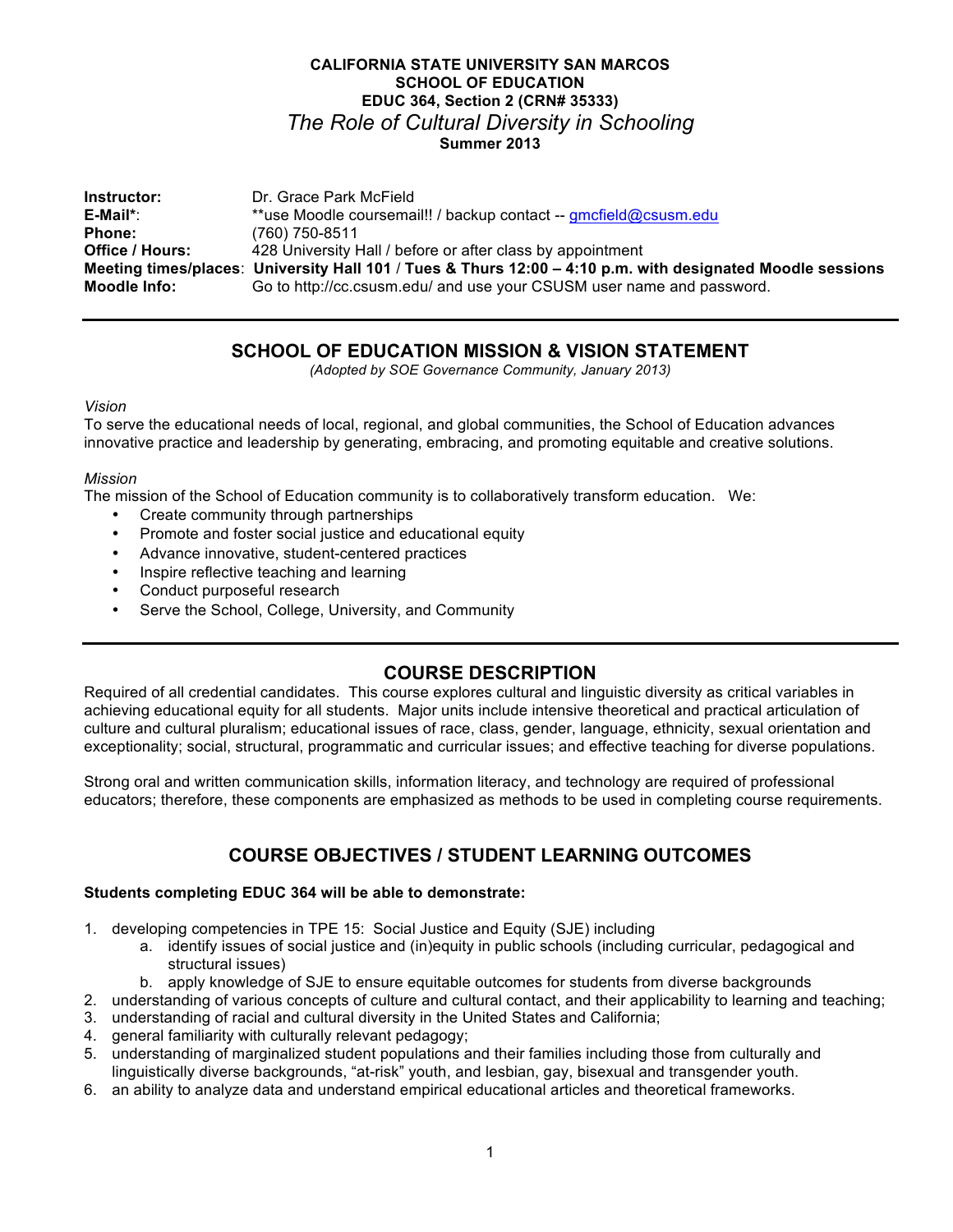# **AUTHORIZATION TO TEACH ENGLISH LEARNERS**

**In 1992, the School of Education voted to infuse Cross-cultural, Language and Academic Development (CLAD) competencies across the curriculum. The CLAD competencies are attached to the syllabus and the competencies covered in this course are highlighted. As of 2002, the CLAD competencies are collectively referred to as an authorization to teach English Learners.**

## **STUDENTS WITH DISABILITIES REQUIRING REASONABLE ACCOMMODATIONS**

Students with disabilities requiring reasonable accommodations must be approved for services through the Disabled Student Services Office (DSS). This office is located at Craven Hall 4300, and the contact numbers are 760-750-4905 (tel) and 760-750-4909 (TTY). Students authorized by DSS to receive reasonable accommodations should meet with their instructor on or before the first week of class.

## **TEACHER PERFORMANCE EXPECTATION (TPE) COMPETENCIES**

This course is designed to help teachers seeking the Multiple or Single Subject(s) Credential to develop the skills, knowledge, and attitudes necessary to assist schools and districts in implementing an effective program for all students. The successful candidate will be able to merge theory and practice in order to realize a comprehensive and extensive educational program for all students. The course objectives, assignments, and assessments have been aligned with the CCTC standards for the Multiple and Single Subject(s) Credential. You can incorporate artifacts from this class into your final comprehensive portfolio.

The following TPE is addressed in this course: **TPE 15: Social Justice and Equity**. Teacher candidates will be able to identify issues of social justice and equity in the classroom and apply appropriate instructional strategies to ensure equal outcomes for diverse students. They will be familiar with ideas, definitions, and major theorists in the fields of multicultural education, social reconstruction, and democratic education. Pluralism and divergent perspectives on educating students will be the foundation of designing effective lessons and instructional practices for diverse students. Candidates will understand when and how to collaborate with others, especially curriculum specialists, community leaders, and parents on preparing relevant and appropriate instructional activities, curricular units, and school structures that would provide equitable outcomes for students from different linguistic, cultural, and social economic backgrounds.

## **California Teacher Performance Assessment (CalTPA)**

Beginning July 1, 2008 all California credential candidates must successfully complete a state-approved system of teacher performance assessment (TPA), to be embedded in the credential program of preparation. At CSUSM this assessment system is called the CalTPA or the TPA for short.

To assist your successful completion of the TPA a series of informational seminars are offered over the course of the program. TPA related questions and logistical concerns are to be addressed during the seminars. Your attendance to TPA seminars will greatly contribute to your success on the assessment.

Additionally, SOE classes use common pedagogical language, lesson plans (lesson designs), and unit plans (unit designs) in order to support and ensure your success on the TPA and more importantly in your credential program.

The CalTPA Candidate Handbook, TPA seminar schedule, and other TPA support materials can be found on the SOE website provided at the website provided: http://www.csusm.edu/education/CalTPA/ProgramMaterialsTPA.html

# **ATTENDANCE POLICY**

**The Governance Community of the School Of Education adopted the following policy on 12/19/1997:** Due to the dynamic and interactive nature of courses in the School of Education, all students are expected to attend all classes and participate actively. **At a minimum, students must attend more than 80% of class time, or s/he may not receive a passing grade** for the course at the discretion of the instructor. Individual instructors may adopt more stringent attendance requirements. Should the student have extenuating circumstances, s/he should contact the instructor as soon as possible.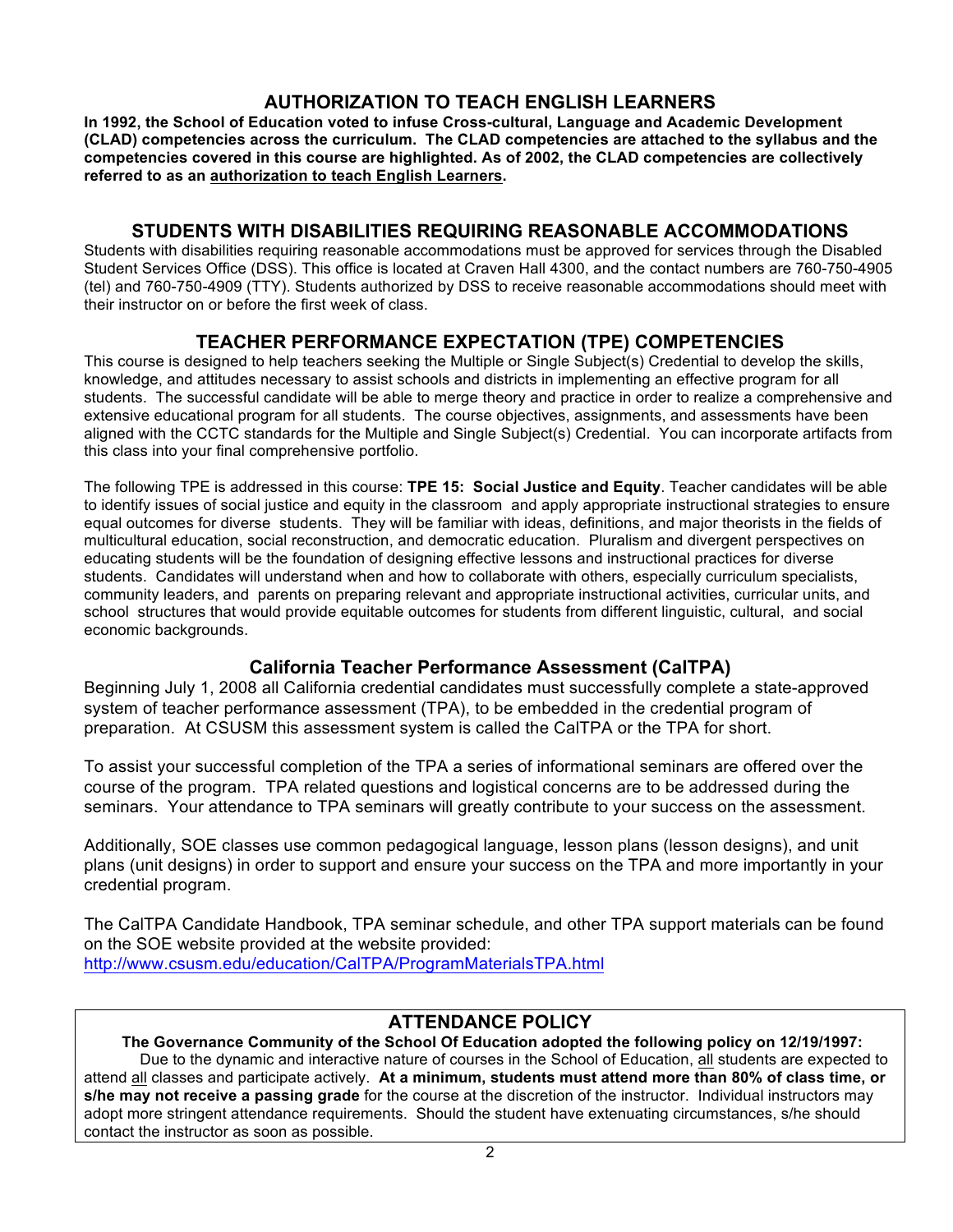This course deals with complex material processed in a variety of ways. Structured interactions, group processes, oral presentations, guided discussion of readings, and self-disclosure exercises are the norm. Given the fast-paced and highly interactive nature of the course, and given that teaching and learning is difficult (if not impossible) without regular attendance and full engagement in class, the above School Policy is amplified as follows:

Your attendance and participation are basic to your learning and my evaluation of your learning in this class. You are expected to establish appropriate personal, academic and career priorities to facilitate said attendance and participation in this class.

\*Your grade will be negatively affected by absences and positively affected by regular attendance. **You will lose 10 points for each tardy or early departure, and 50 points for each absence, explained or unexplained.** One absence may be made up with approval.

\*\*Illness and emergency circumstances will be negotiated on a case-by-case basis.

These measures are intended to encourage responsibility for one's own learning in a democratic, collaborative and reciprocal-learning environment.

### **GRADING**

*Grading Scale:* A=930-100, A-=900-929, B+=870-899, B=830-869, B- = 800-829, **C+=770-799**, C=730-769, C-=700-729, D+=670-699, D=630-669, D-=600-629, F=599 or lower. Students taking EDUC 364 as a prerequisite for teacher credential and graduate programs are reminded that the SCHOOL OF EDUCATION requires completion of this course with a C+ or higher for these purposes.

*Attendance & Participation:* You are expected to read course materials prior to class meetings and participate in group and class discussions both on Moodle prior to class and in face-to-face class sessions.

*Communication:* You are expected to use Moodle/coursemail and the web on a regular basis. You must log in regularly to Moodle and obtain a university email address / user ID no later than during the *first week of class* so that I can add you to my Moodle/coursemail list. Essential and time-sensitive information may be conveyed via Moodle/coursemail, and you are responsible for obtaining this information from each other or from the professor.

*Submission of Coursework:* All work needs to be submitted on Moodle under the appropriate Assignment module. All regular / core assignments (i.e., all work EXCEPT Moodle tasks) *also needs to be submitted in paper format to be graded*. **Any work submitted late receives no credit.** (Individual exceptions due to emergencies or catastrophes only will be negotiated on an individual basis.)

*Grading Emphasis*: Each written assignment will be graded approximately 80% on content and writing (detail, logic, synthesis of information, depth of analysis, etc.), and up to 20% on mechanics (grammar, syntax, spelling, format, uniformity of citation, etc.). You are expected to write at or above the minimum competency level for writing. All citations need to use APA format,  $6<sup>th</sup>$  edition, released in 2009.

## **GENERAL CONSIDERATIONS**

*Professional Disposition and Behavior at All Times:* Respect, professionalism, and when appropriate, charity, are necessary for a positive, healthy learning environment. All students are entitled to their opinions. Students demonstrating negative attitudes and /or disruptive behavior will not be tolerated under any circumstances and will be referred immediately to the University Dean of Student Affairs and/or the CoEHHS Associate Dean. Grades and course credit may be affected by inappropriate professional dispositions and/or behavior. **See** *Self-Evaluation* **for criteria of professional disposition, to be completed at the beginning and end of the semester.**

*Outcomes and Standards:* This course is aligned with the standards for the Cross-cultural Language and Academic Development (CLAD) endorsement, as articulated by the California Commission on Teacher Credentialing, and as approved by the faculty of the SCHOOL OF EDUCATION. (Note: **As of 2002, the CLAD competencies are collectively referred to as an authorization to teach English Learners.** Further consideration has been given to the alignment of standards for multicultural education as articulated by the National Council for Accreditation of Teacher Education (NCATE), the Interstate New Teacher Assessment and Support Consortium (INTASC), and the National Board for Professional Teaching Standards (NBPTS). Emphasis is placed on learning outcomes (what you know and can demonstrate) rather than on inputs (putting in "seat time", meeting minimum criteria for assignments, checking off tasks and activities), and how these outcomes correspond to your potential to enhance student learning as a new teacher.

*Academic Honesty:* It is expected that each student will do his or her own work, and contribute equitably to group processes and projects. If there is any question about academic honesty, consult the University Catalog.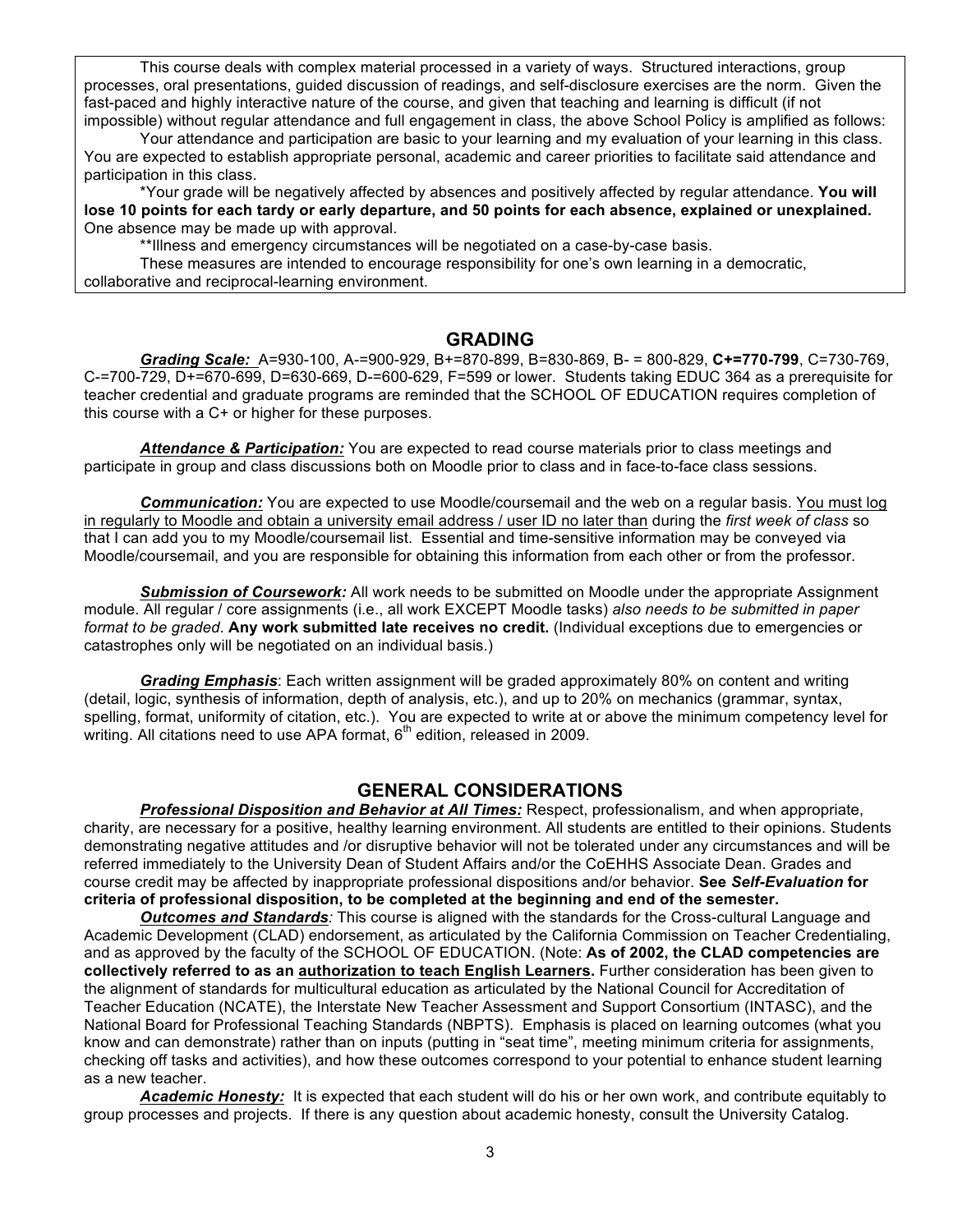*Appeals:* Every student has the right to appeal grades, or appeal for redress of grievances incurred in the context of any course. Disputes may be resolved informally with the professor, or through the formal appeal process. For the latter, consult Dr. Kathy Hayden, Interim Director, CoEHHS.

*Ability:* Every student has the right to an equitable education and appropriate accommodations. Students having differing ability (mobility, sight, hearing, documented learning challenges, first language/English as a second language) are requested to contact the professor at the earliest opportunity. Every effort will be made to accommodate special needs. Students are reminded of the availability of Disabled Student Services, the Writing Center, technology assistance in the computer labs, and other student support services available as part of appropriate accommodations for special needs students. Students may be required to use the Writing Center or similar resource for all written assignments, based on performance on the first writing assignment.

## **REQUIRED TEXTS (These\* texts are on reserve at the Kellogg Library.)**

**NOTE:** All texts/readings MUST be brought to each appropriate class session.

1. \*Spring, J. (2009). *Deculturalization and the Struggle for Equity (6th Edition).* New York, NY: The McGraw-Hill Companies, Inc.

2. \*Course Reader: Info on this will be announced in class.

3. \*Krashen, S. (1999). *Condemned without a trial: Bogus arguments against bilingual education*. Portsmouth, NH: Heinemann.

4. See Moodle à Resources for articles by Lelyveld, J. Ed. (2001). *How Race is Lived in America: Pulling Together, Pulling Apart*. Henry Holt Company.

5. Banks, J.A. and Banks, C.A. (2007). Multicultural Education: Issues and Perspectives, 6th<sup>th</sup> Ed. **\*\*NOT for SUMMER 2013.\*\*\***

### **Optional Texts:**

Cummins, J. (1996). *Negotiating identities: Education for empowerment in a diverse society*. Ontario, CA: California Association for Bilingual Education

Day, F. A. (1999). *Multicultural Voices in Contemporary Literature*. Portsmouth, NH: Heinemann.

**Derman-Sparks, L. (1989).** *Anti-Bias Curriculum.* **National Association for the Education of Young People. ISBN: 093598920X**

OR Lee, E. (1998). *Beyond Heroes and Holidays*. Washington, DC: Network of Educators on the Americas. Feagin, J. R. (2000). *Racist America*: Roots, Current Realities, and Future Reparations. New York: Routledge. Gollnick, D. & Chinn, P. C. (1998). *Multicultural Education in a Pluralistic Society (5th Edition)*. Columbus, Ohio: Prentice Hall, Inc.

## **ALL UNIVERSITY WRITING REQUIREMENT**

Writing requirements for this class will be met as described in the assignments. Every course at the university, including this one, must have a writing requirement of at least 2500 words.

## **COURSE REQUIREMENTS**

### *Assignments:*

All assignments are due on the dates indicated. **All core assignments must be submitted in paper format to be graded**. **All work also needs to be submitted on Moodle** under the appropriate Assignment module. **All late work receives no credit.** (Individual exceptions due to emergencies and catastrophes only will be negotiated on an individual basis).

Assignments must be typewritten or word processed, double-spaced and with standard margins. It is expected that all assignments will reflect university-level composition. Use of electronic spelling and grammar checking is encouraged. Select samples of assignments are available for viewing in class and/or on Moodle/Resources.

- **A. Attendance & Participation (200 points) Attendance at every session, along with active, engaged, reflective, respectful discussion, is required and expected. (See section on the Attendance Policy for information on consequences of absences.) Ongoing and active participation on the Moodle Discussion Board is required.**
- **B. Discussion Summary (50 points)**
- **C. Portfolio (750 points TOTAL)**
	- **1. Self-Evaluation (Beginning/25, end of term/25) 50 points Due Session 2, 10**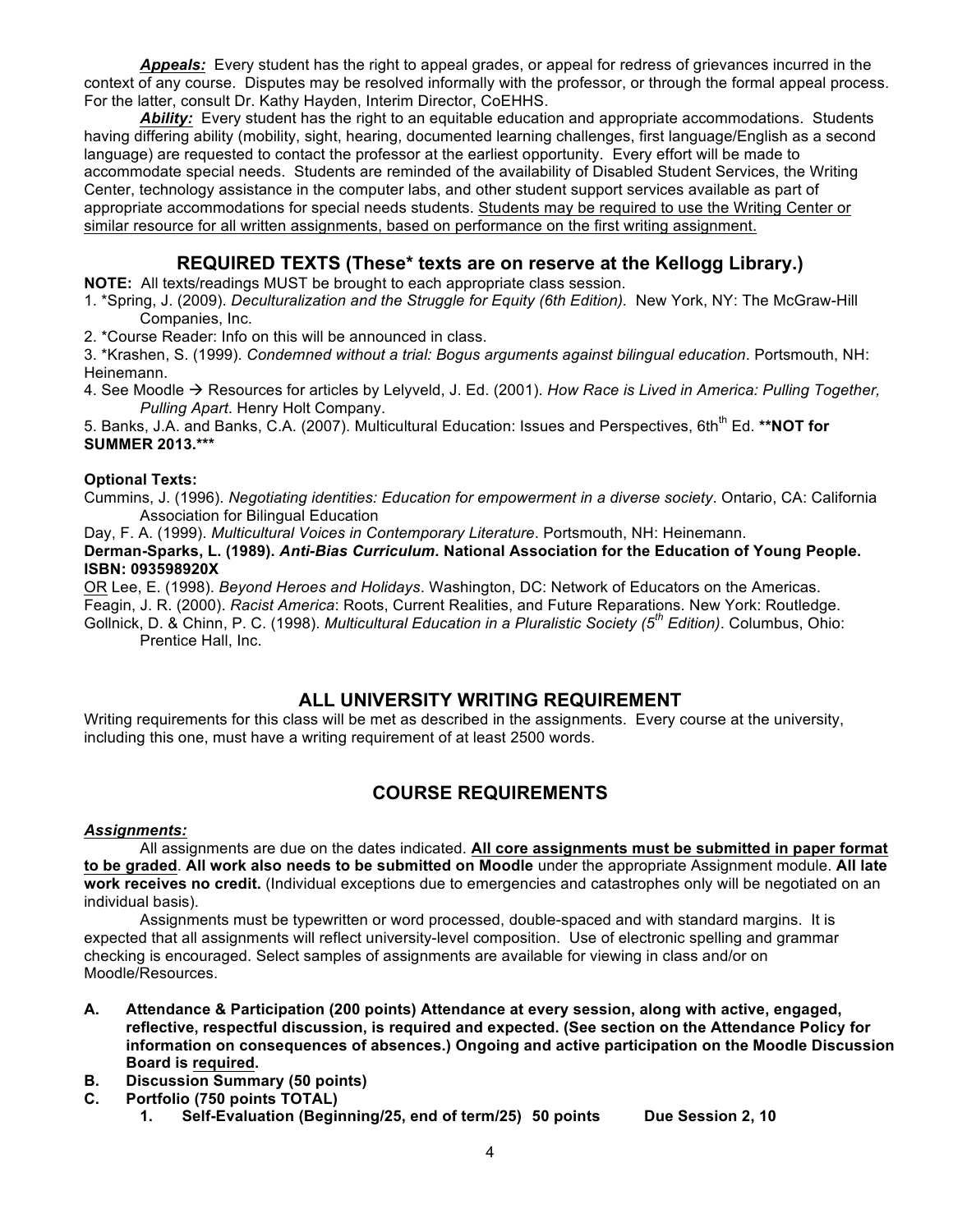| 2.  | <b>Personal History Narrative</b>                                | 100 points | <b>Due Session 2</b>      |
|-----|------------------------------------------------------------------|------------|---------------------------|
| 3.  | <b>Family Tree Map &amp; Writeup</b>                             | 100 points | <b>Due Session 5</b>      |
| 4.  | In-class MOODLE Task: CBEDS/Dataquest                            | 50 points  | <b>In-class Session 5</b> |
| 5.  | <b>MOODLE Task: Video, Smoke Signals or</b>                      | 50 points  | Due Session 6             |
|     | In the White Man's Image                                         |            |                           |
| 6.  | <b>MOODLE Task: Religion Map &amp; Movie</b>                     | 50 points  | Due Session 6             |
| 7.  | <b>World Languages Assignment</b>                                | 50 points  | <b>Due Session 7</b>      |
|     | 8. MOODLE Task: Exceptionality (Part I/25, Part II/25) 50 points |            | <b>Due Session 8</b>      |
| 9.  | <b>Gender Assignment</b>                                         | 50 points  | Due Session 9             |
| 10. | <b>EL Parent Interview</b>                                       | 50 points  | <b>Due Session 10</b>     |
| 11. | <b>Reflection on Personal Narrative</b>                          | 50 points  | <b>Due Session 10</b>     |
| 12. | <b>Outcome Assessment</b>                                        | 100 points | Due Session 10            |

**TOTAL POINTS POSSIBLE: 200 + 50 + 750 = 1000 POINTS**

### **ASSIGNMENT SPECIFICATIONS**

### **ASSIGNMENT DIRECTIONS (SPECIFIC DIRECTIONS WILL ALSO BE POSTED ON MOODLE)**

**A. Attendance and Participation. (200 points)** Attendance; preparedness with readings and leading a discussion prior to class; as well as active, engaged discussions and participation in class all fall into this category. Students will post comments on readings and current issues (optional) as they relate to each session's topic on Moodle PRIOR TO class. **Your comments need to directly quote, reflect on, and analyze your readings.**

Current educational issues and thoughts on course topics can be found on the following websites:

| San Diego Union Tribune www.signonsandiego.com | Education Week www.edweek.com        |
|------------------------------------------------|--------------------------------------|
| North County Times www.nctimes.com             | California Department of Education   |
| www.cde.ca.gov                                 |                                      |
| Rethinking Schools www.rethinkingschools.com   | Teaching Tolerance www.tolerance.org |

**B. Discussion Summary.** For each discussion topic (some sessions will have more than one topic), one or two students will be responsible for reviewing and summarizing the other students' comments ONLINE \*\*prior to\*\* the session in which the topic will be discussed. **In addition, these students may be called upon to provide a brief summary of the discussion board comments in class and need to be prepared to do so.** 

### **C. PORTFOLIO**

#### **X. Guided Discussion Board Posting: The Irish in America (Part of Attendance & Participation).**

First, watch any volume of the Irish in America film series at the Media Library or on Moodle via Video on Demand. Then, write a short (one or two paragraphs) response to the following question: What does this film reveal about the social, historical and psychological construction of the white racial or ethnic group in the U.S.?

#### **1. Self-Evaluation – Beginning and End**.

These are graded as credit / no credit. You will not be graded down for scoring yourself lower.

#### **2. Personal History Narrative.**

Write a narrative essay about your own life, describing the experiences that have shaped your views of race, culture, and issues of diversity.

a. Reflect on and describe your own experiences in terms of the following:

\*your family background;

\*your positionality / membership: i.e., your reference points & identity in terms of gender/sexuality, culture, ethnicity/race, class, language, religion, etc.;

\*your exposure to and interactions with others unlike yourself; and

\*other factors you would like to include, as determined by your unique circumstances and upbringing.

b. In addition, explore and describe

\*your identity as a learner (a confident student; had trouble with writing; etc.)

\*how this may affect your potential as a teacher (will have high expectations of students; etc.)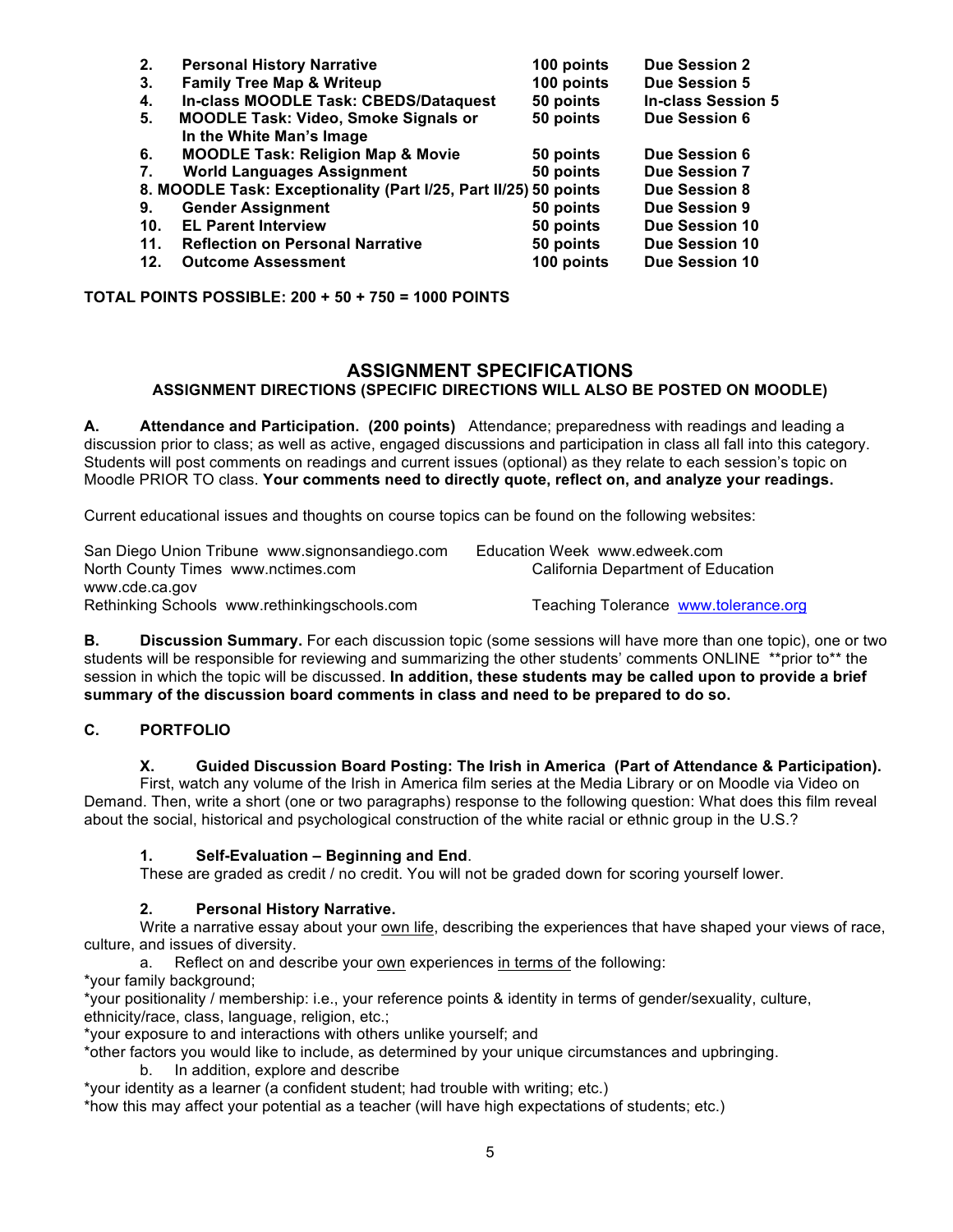Include SPECIFIC examples of events and situations that you feel shaped your views on these issues. Be sure to situate your examples, i.e., provide context and explicitly detail any assumptions about schooling and education. To the extent possible, relate your experiences to anticipated course topics, readings and discussions. Be prepared to discuss your assignment with the class (small and/or whole group).

### **3. Family Tree Assignment**.

By researching and studying one's own background, it is possible to gain an appreciation of our unique heritage as an American, and also prepare to discuss the unique heritage and history of other Americans. First, construct a genealogical family 'tree' covering e.g., grandson to grandfather levels. Second, for each person on the tree, write a few descriptors (bulleted outlines are also acceptable), including as much information as you can gather (e.g., vocation, religious affiliation, ethnicity, culture, language(s), country of origin, education/occupation and any other information that may be of interest and value). Third, write a response to the following questions: How does your family fit into mainstream U.S. culture? (\*\*Note: You MUST use Ogbu's terms such as primary and secondary cultural characteristics, voluntary and involuntary immigration, etc.) What processes of change and assimilation or acculturation do you notice through the generations in your family's history? Has your family's status or identity changed over the generations? Why? What are some positive and negative experiences your family has had related to your family's role or status in the U.S.?

**Format:** tree graphic + info on about 10 people in at least three generations + a paragraph for each of the final series of questions above.

### **4. In-Class Moodle Task: Class: CBEDS / DataQuest.**

Look up a school of your choice on the CBEDS or DataQuest web site, located at http://dq.cde.ca.gov/dataquest/. Examine and analyze the languages spoken in the district, the test scores, the number of qualified teachers, the types of programs the school offers, etc. In your writeup, consider… How does class or socioeconomic status interact with the foregoing factors? **Tutor Connection Participants: This writeup needs to relate to your foster student as appropriate, i.e., to the extent possible.** 

### **5. Moodle Task: Video, Smoke Signals or In the White Man's Image.**

Watch either of these two films. Then, write a short (one or two paragraphs) response to the following questions: What does this film reveal about the social and historical construction of the white vs. nonwhite (in this case, Native American) racial or ethnic groups in the U.S.? How were premises about the inferiority of Native Americans used to justify racist policies (give specific examples from the Spring book reading.)

### **6. Moodle Task: Religion Map, Video, & Writeup.**

**Part I. Map.** Today's task consists of two activities, a web search on religious institutions in your neighborhood of choice **and** watching a film on a religion that you are unfamiliar with.

\*\* Activity A. Using yahoo or other search engine, map out the various religious buildings and organizations (churches, temples, mosques, etc.) in your neighborhood. The map needs to be done on a regular size sheet of paper, and not on a giant poster board. Yahoo.com will map out the neighborhood religious buildings for you -- you do a search for the terms, "[city of choice] + churches, temples, etc." and hit return, and mapping out your results will be one of your choices. Save the yahoo or similar web page as an html. document and upload. If this does NOT work, do not panic. Just include your religious buildings in your writeup.

\*\* Activity B. Watch any film of your choice that addresses a religion that you are not familiar with. The film can be a Hollywood piece or a documentary. There is a film on reserve at the Media Library, "Islam Today," for your convenience.

Part II. Writeup. Respond to the following two questions. You can either outline your responses or compose a paragraph for each question response.

\*\* Question 1. Discuss the ways in which these various religions might effect public education. For example, how might religions impact the school calendar and schedule, menu, curriculum, activities, etc.? On a related note, what can be done if different religions have conflicting views about holidays, schedules, etc.? Give specific examples as much as possible. \*\*Incorporate the neighborhood map you worked on AND your film of choice on religion into your writeup. E.g., if you see a Jewish temple on either your website or in the film you chose, you might reflect that Christmas is not celebrated by Jews, and that public schools might teach students about a variety of celebrations such as Hanukkah, Kwaanza, Christmas, and Ramadan; and further, that the winter break be called just that, Winter Break, not Christmas vacation.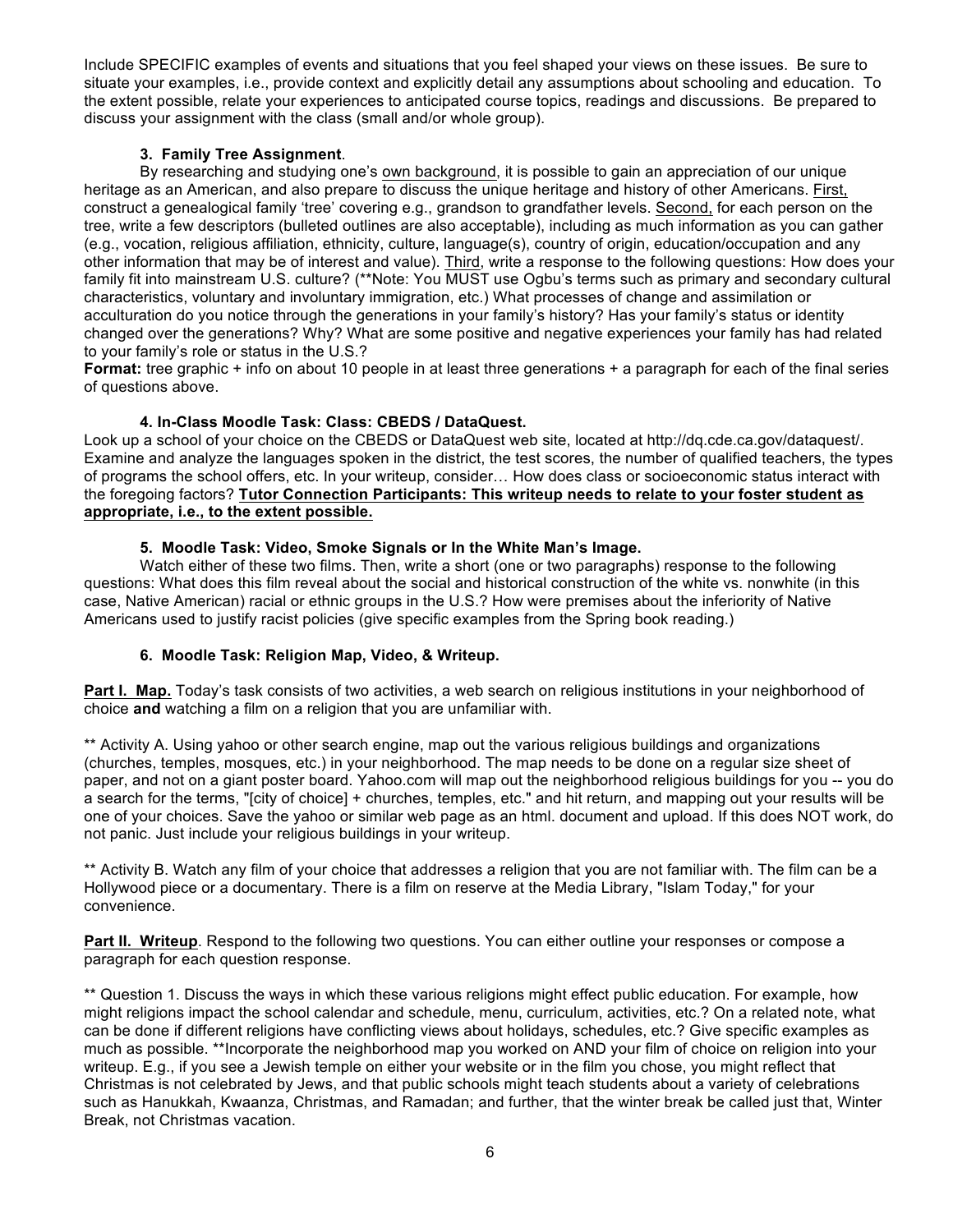\*\*Question 2. What is the difference between proselytizing and educating about various religions? To your knowledge and/or in your experience, what types of lessons on religion are reflected in the standards across different content areas, and to what extent are non-Christian religions adequately and fairly represented in the curriculum?

#### **7. World Language TV Assignment.**

Watch an hour of a film in a language that you have no knowledge of. In your writeup describe the following. A. How did you feel? (Frustrated, engaged, etc.) B. What helped you comprehend this new language? (Visuals, facial expressions, music, background knowledge – familiar genre or familiar words, etc.) C. Based on part B, consider….what type of instructional strategies can teachers use that English learners might benefit from and make subject matter comprehensible?

#### **8. Moodle Task: Exceptionality (Part I and Part II).**

Moodle tasks should take about the equivalent of class time. Accordingly, you should spend about 90 minutes on this task (review of websites and response to each question below) + 30 to 60 minutes on the video.

#### **Tutor Connection Participants: This writeup needs to relate to your foster student as appropriate, i.e., to the extent possible.**

**PART I – SPECIAL EDUCATION CATEGORIES** - Go to the state DataQuest website (search under google.com for cde DataQuest and it will show up or go to http://dq.cde.ca.gov/ dataquest/. Then, investigate the following: 1. What categories of special education services are there? Read the various categories of services and consider the following questions. You can also refer to the How Difficult Can This Be? FAT City video for disability categories. 1a. What do you think are some pros and cons of mainstreaming (placing students of special education in mainstream classes)? 1b. Have you seen any mainstreaming firsthand? What kind of anti-bias education issues might be necessary for both the mainstream students and the students receiving special education services for mainstreaming to be successful? 2. The state has data on special education and ethnicity. Click on this category. What do you notice about the proportion of particular ethnicities in special education services relative to the proportion of these ethnicities in the general student population? In other words, which groups are "overrepresented"? Why might these groups be overrepresented?

**PART II – Intelligence & Testing**. 1. Also on DataQuest, review the mandatory tests (SAT or STAR) and their test components and testing schedule. 2. Select and review the reporting of these tests for your local school district. What do you notice concerning these test scores along major groups (ethnicity, gender, etc.)? What in your opinion are the pros and cons of increased testing under No Child Left Behind, the federal legislation enacted by the former administration?

### **9. Gender Assignment.**

Choose two out of the following three options. Option 1: Review a curriculum component (textbook, film, or visual work, etc.) that addresses a diverse (i.e., different from mainstream heterosexual) gender / sexuality / family composition perspective. How is the piece inclusive /exclusive? Be sure to cite appropriate data. E.g., You might cite the number of single parent households as the rationale for reviewing a book about a single parent family. See Moodle/Resources or http://www.census.gov/hhes/income/earnings/earnings.html for Census data. Option 2: Using the White Privilege article as a template, write a list of Heterosexual Privilege. Include privileges that heterosexuals enjoy (e.g., I can read a book required for school and know with certainty that the book will reflect experiences of heterosexual identity.) that students of other sexual orientations or families with nonheterosexual members cannot. Option 3: Describe how your 1. life, 2. education, and 3. occupation would be different if you were of a different gender or sexuality. Be sure to fully address all three questions on how your life and educational / occupational choices may differ as a fe/male? \*\* This needs to be an expository piece with citations. (E.g., If I were male instead of female, I imagine many things would change. For example, I would earn 25% more [Census, 2000])

#### **10. English Learner (EL) Parent Interview.**

**Interview with a Parent of an English Learner:** More details will be explained in class. An interview protocol is available for you to use. Note: you may need a translator if the parent's dominant language is other than English.

#### **11. Reflection on Personal History Narrative.**

#### **Suggested length**: 3 pages

Consider your first reflective narrative from the beginning of the semester. Are there any changes you would make to the story? Have you remembered or reinterpreted particular events throughout this semester, or have particular events taken place since the beginning of the term that have led you to reflect on some critical themes in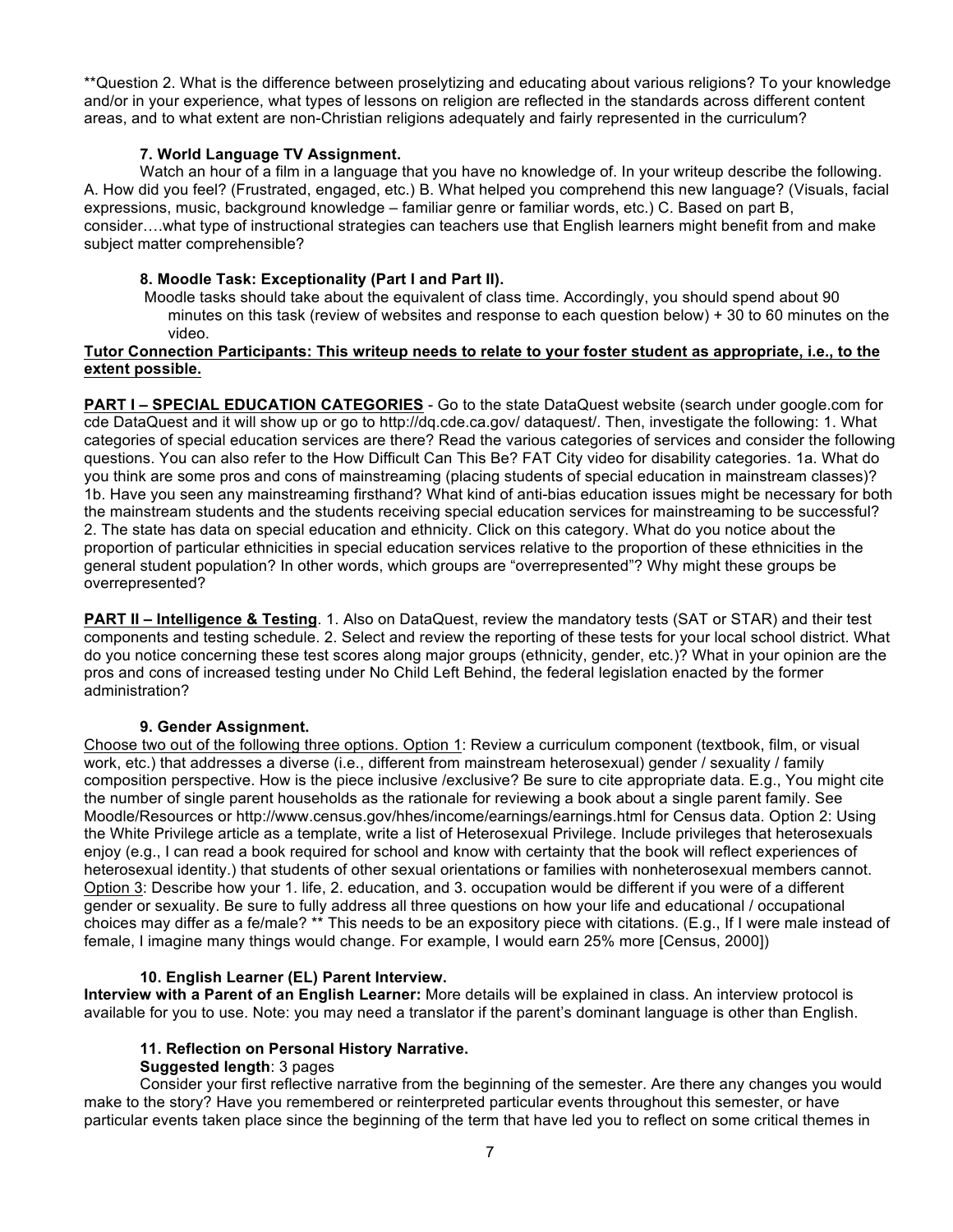this course? In what ways have your voice and perspective changed? Sometimes, the changes will be subtle, as in choosing to use the terms Asian American or Latino rather than Oriental or Hispanic for specific purposes. Or, the changes may be dramatic. In this assignment, you will document your new reflections concerning your personal narrative, as a result of having critically examined the major issues covered in this course.

#### *\*\*\*The narrative needs to directly address TPE 15, Social Justice and Equity. See first part of this syllabus for more info on TPE 15.\*\*\**

#### **Tutor Connection Participants: This writeup needs to relate to your foster student as appropriate, i.e., to the extent possible.**

#### **12. Outcome Assessment**.

Suggested length: 4 - 5 pages

### **Describe the following. \*\*\*YOU NEED TO DIRECTLY** *ADDRESS TPE 15, Social Justice and Equity.*

- a. A select few of the most important things you learned in this class;
	- b. How you knew you were learning something of significance (assessing your own learning cite specific readings, discussions, films, activities, community activities, etc.);
	- c. How this will shape your attitudes and demonstrated behaviors as a teacher or in future intercultural interaction;

i.e., how you will demonstrate overall "cultural competence" (as this definition is developed in class). Grading emphasis will be placed on your ability to articulate the select topics of your choice, the depth of reflective analysis, your description of how you knew what you were learning (specific examples from the course: cognitive – facts, knowledge bases, content areas; behavioral – speech and actions; and affective – attitudes), and the connections you make between the topics and plans for your future growth and professional practice.

### **Tutor Connection Participants: This writeup needs to relate to your foster student as appropriate, i.e., to the extent possible.**

**Other Possible Assignments – Extra Credit or Makeup Work for Emergencies or Catastrophes Only Check with the professor re: doing any of the following as an Extra Credit or Makeup Assignment:**

**Community event or hot topic reviews:** Write a critical response to a political / educational hot topic (with approval from the instructor) or a community event you participated in, or provide a video/visual of the event with a brief analysis.

**Article reviews:** Write a critical response to current articles related to the topics covered in this course. e.g., Gifted education, DREAM Act, etc.

### **[Film or Book Review: Multicultural / Multiracial Identities -- NOT FOR SUMMER 2013]**

Select and watch any film of your choice having to do with either bi/multicultural or bi/multiracial identity. Some options are *A Family Thing, The Pursuit of Happyness, Bend It Like Beckham, Come See the Paradise, Joy Luck Club, Mi Familia, Goal! The Dream Begins* and *Remember the Titans*. Or, select a book of your choice, such as *Encounters* by Jane Yolen, *House on Mango Street* by Sandra Cisneros, *Growing Up Asian American* by Maria Hong, *Finding My Hat,* etc. Then, write a reflection (1 page) connecting the film to Ogbu's notion of primary and secondary cultural characteristics, AND to one or more of the articles read this semester, as appropriate. **Tutor Connection Participants: This writeup needs to relate to your foster student as appropriate, i.e., to the extent possible.**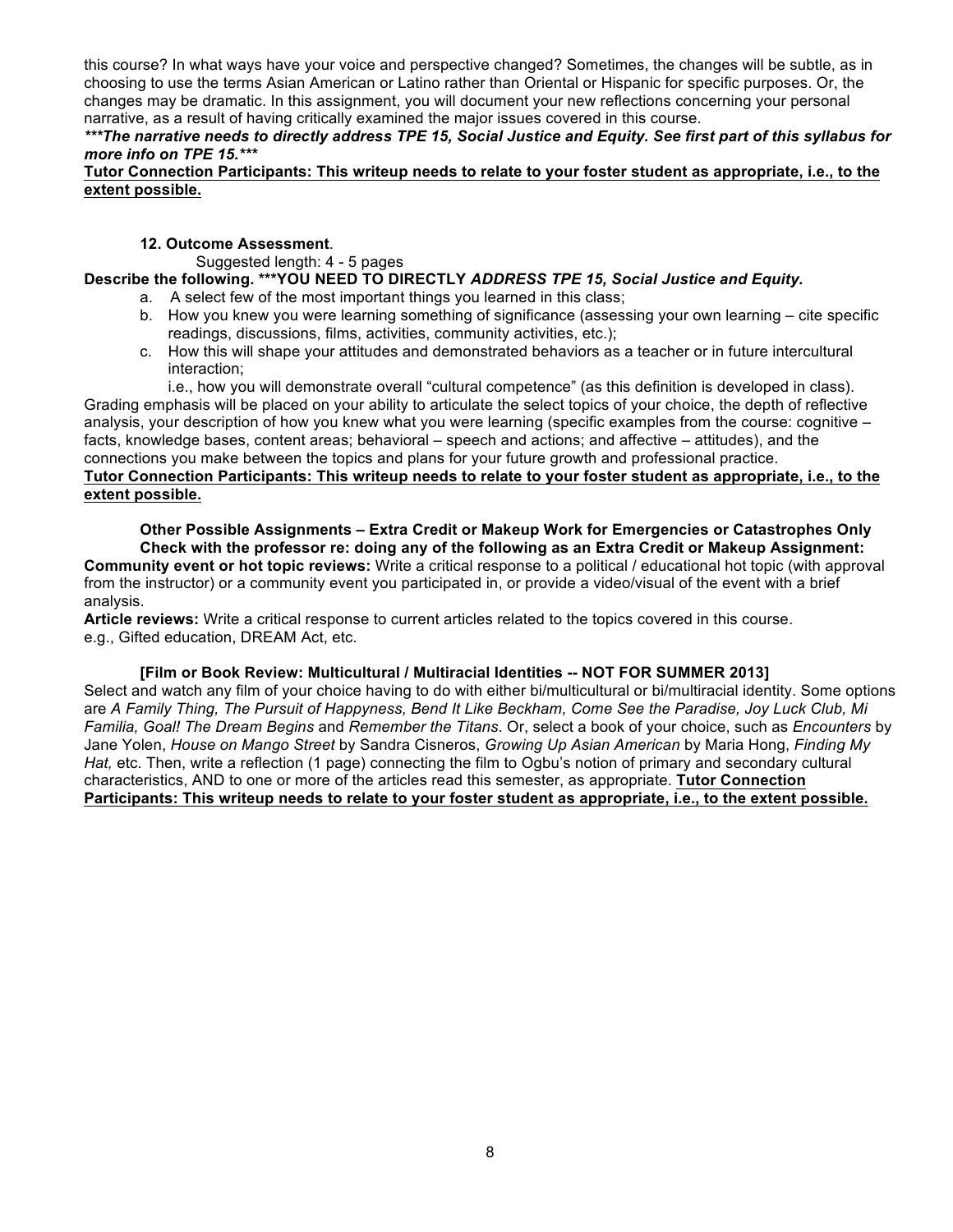Name **Name Name Name name name name name name** *n n n n n n n n n n n n n n n n n n n n n n n n n n n* 

### **A. Attendance & Participation (200 points)**

#### **Attendance at every session, along with active, engaged, reflective, respectful discussion, is required and expected. (See section on the Attendance Policy for information on consequences of absences.)**

I have attended  $\frac{10}{2}$  (10 sessions total, including in-class and online sessions. For online Moodle sessions, I have posted activity files on Moodle on time. The Moodle tasks are thoughtful and well done and are worthy of full credit.

#### **Ongoing and active participation on the Moodle Discussion Board is required.**

I have posted \_\_\_\_/20 postings possible. Full credit work = Each posting is reflective, and includes a direct reference to the readings, as well as any real life connections or applications.

#### **B. Discussion Summary (50 points)**

\_\_\_\_\_/50 points. 50 points = I have posted discussion questions or summarized the discussion postings in a timely manner. The discussion question or summary reflects critical points in the readings of the week.

#### **C. Portfolio (750 points TOTAL)**

- 1. Self-Evaluation (Beginning & End of semester)  $\frac{1}{25}$  + 25 points<br>2. Personal History Narrative (100 points
- 
- 2. Personal History Narrative **2. Exercise 12.** Personal History Narrative **2. According 2.** Pamily Tree Map & Writeup 3. Family Tree Map & Writeup
- 4. MOODLE Task: CBEDS/Dataquest \_\_\_\_/50 points
- 5. MOODLE Task: Video, Smoke Signals or In the White Man's Image
- 6. MOODLE Task: Religion Map & Video \_\_\_\_\_\_\_\_\_\_\_\_\_\_/50 points
- 7. World Languages Assignment 6. 2012 12:30 points
- 
- 9. Gender Assignment
- 
- 10. Parent Interview \_\_\_\_/50 points 11. Reflection on Personal Narrative
- 12. Outcome Assessment **12.** Outcome Assessment

8. MOODLE Task: Exceptionality Part I & Part II \_\_\_\_/25+25=50 points

#### **TOTAL POINTS POSSIBLE: 200 + 50 + 750 = 1000 POINTS**

I have earned \_\_\_\_/200 + \_\_\_\_/50 + \_\_\_\_/750 = \_\_\_\_/1000 points possible. I will likely receive \_\_\_\_\_\_\_ in this course.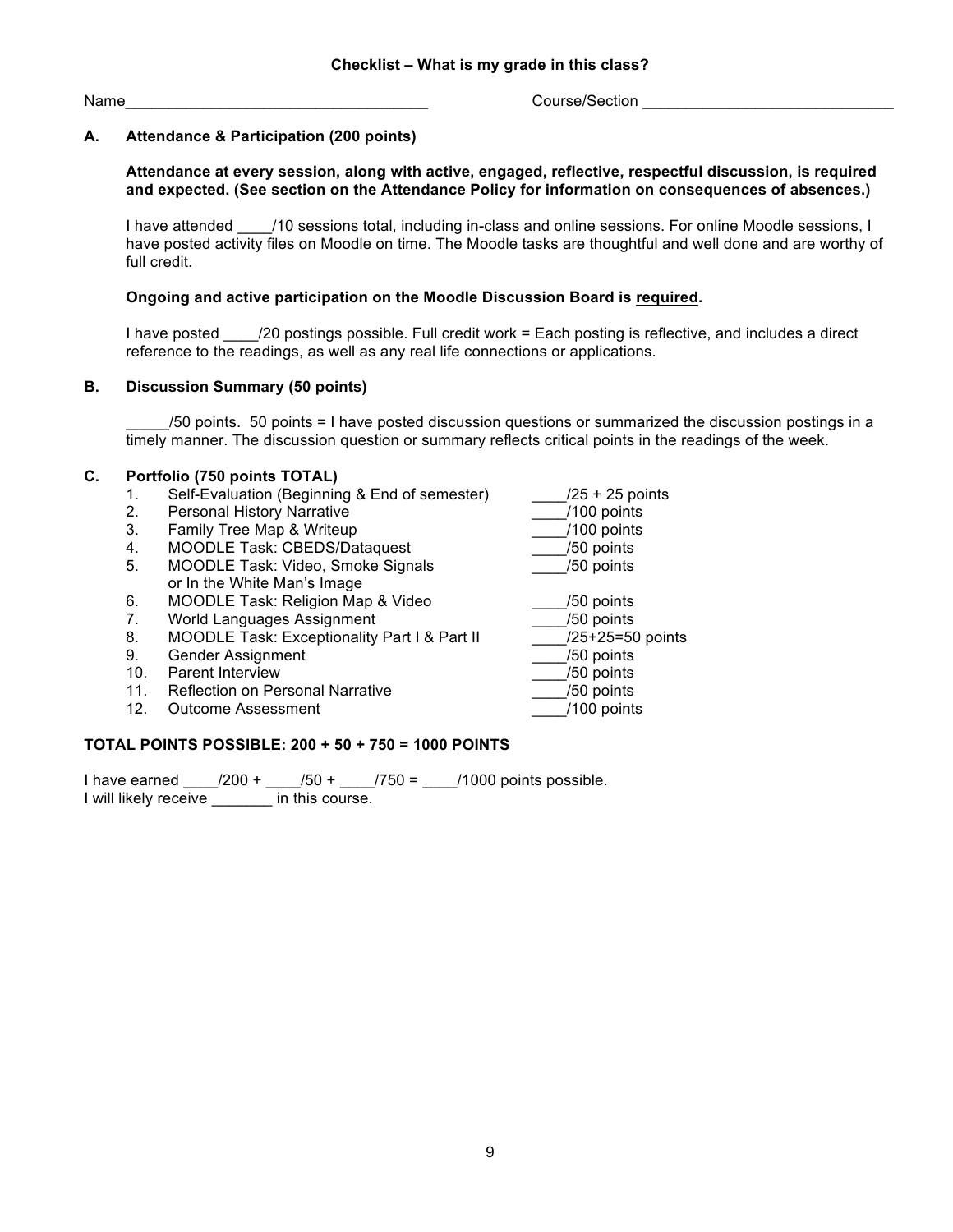**Tentative Course Schedule - The professor reserves the rights to modify the schedule below when deemed appropriate. Reader Table of Contents are included herein following the Tentative Course Schedule.**  *NOTE: Online session assignments, i.e., MOODLE tasks, are noted as DUE in the middle column. Assignments due from non-online sessions are noted as DUE in the last column.*

| Date              | Topic -- Covered IN Class (either face-to-face or<br>online class sessions)                                                  | <b>Assignment -- PREP BEFORE</b><br><b>CLASS EACH WEEK</b>                                                                                                                                                                                           |
|-------------------|------------------------------------------------------------------------------------------------------------------------------|------------------------------------------------------------------------------------------------------------------------------------------------------------------------------------------------------------------------------------------------------|
| Session 1<br>7/9  | <b>TOPIC: Intro to Educ 364</b><br>Course overview; introduction & needs assessment.<br>Sample projects.                     | Discuss course objectives, standards,<br>and assignments.                                                                                                                                                                                            |
|                   | <b>TOPIC: Intro to Culture</b><br>What is culture? How does it inform education?                                             | Discuss culture using personal<br>narrative outlines.                                                                                                                                                                                                |
|                   | V - Anti-Bias / Skin vs. Whoopee Goldberg clips<br>V - School Colors                                                         |                                                                                                                                                                                                                                                      |
|                   | Begin personal history narratives.                                                                                           |                                                                                                                                                                                                                                                      |
|                   | Go over MOODLE overview and assignment<br>submissions and first assignment(s).                                               |                                                                                                                                                                                                                                                      |
|                   | <b>TOPIC: White Ethnics</b><br>V - Irish in America or similar film                                                          | <b>DUE: Guided Discussion Board</b><br>Posting - The Irish in America                                                                                                                                                                                |
|                   |                                                                                                                              | <b>Discussion</b><br>Leaders and the state of the state of the state of the state of the state of the state of the state of the state of the state of the state of the state of the state of the state of the state of the state of the state of the |
| Session 2<br>7/11 | Share personal history narratives.                                                                                           |                                                                                                                                                                                                                                                      |
|                   | <b>TOPIC: Culture (cont'd)</b><br>Cultural contact, cultural diversity in the U.S. and<br>California, changing demographics. | Reader: Vedantam: Why Everyone<br>You Know Thinks the Same as You<br>Reader: Boyd: First Empty Your Cup                                                                                                                                              |
|                   |                                                                                                                              | Reader: U.S. Census Bureau:<br>Population Distribution and Change:<br>2000 to 2010<br>Reader: U.S. Census Bureau: State<br>and County Quickfacts: 2010<br>Reader: Changing America                                                                   |
|                   |                                                                                                                              | Reader: Ogbu: Understanding<br><b>Cultural Diversity</b>                                                                                                                                                                                             |
|                   |                                                                                                                              | <b>Discussion</b><br>Leaders__________________                                                                                                                                                                                                       |
|                   | TOPIC: History of Anglo-Americans in the U.S.                                                                                | <b>DUE: Self-Evaluations - Beginning</b><br><b>DUE: Personal History Narrative</b>                                                                                                                                                                   |
|                   |                                                                                                                              | Spring: Ch. 1 (Anglo-Americans)<br><b>Discussion</b><br>Leaders___________________                                                                                                                                                                   |
|                   |                                                                                                                              |                                                                                                                                                                                                                                                      |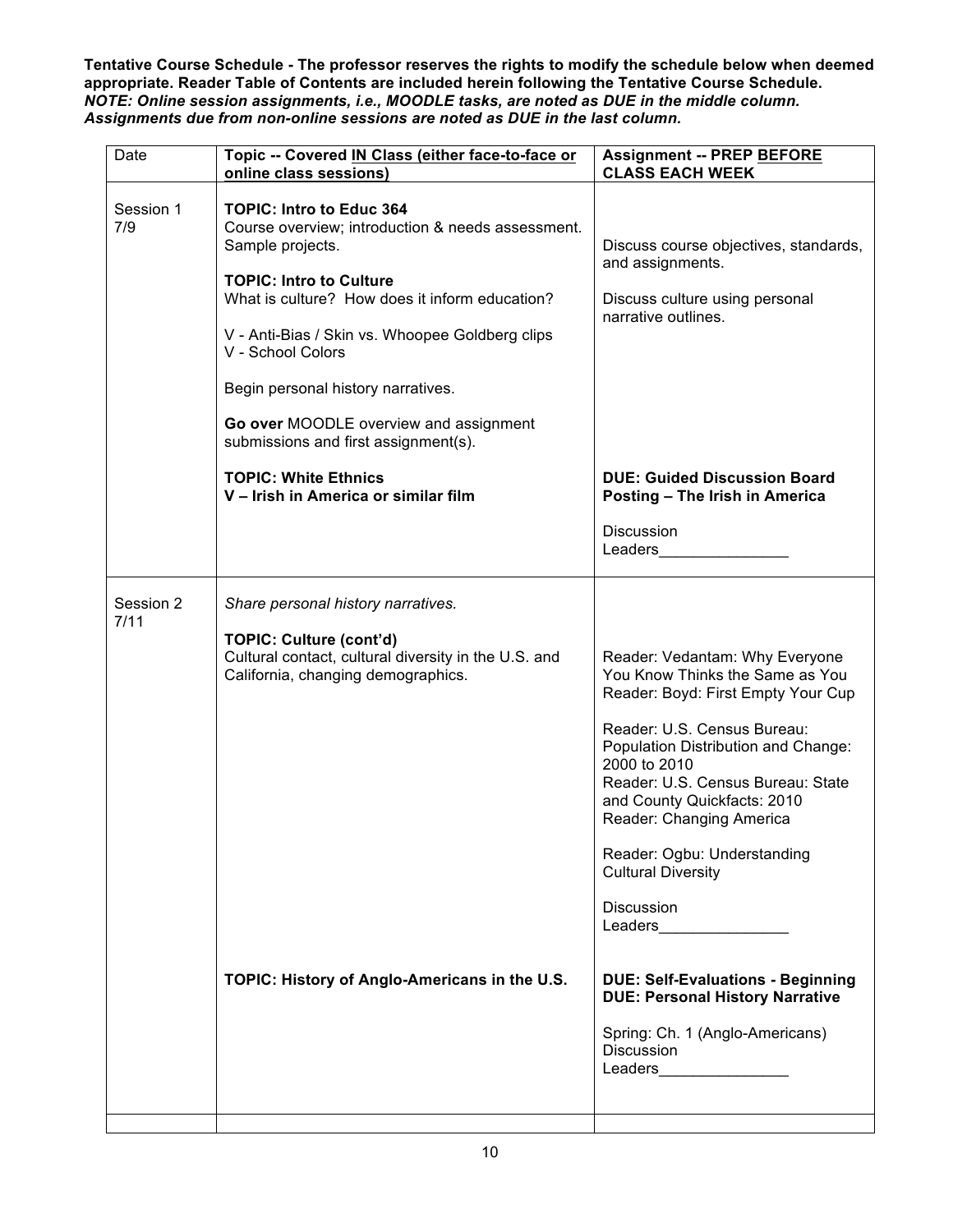| Session 3<br>7/16<br><b>MOODLE</b><br><b>SESSION</b> | <b>TOPIC: Race &amp; Ethnicity, Part I</b><br><b>Culture and Multicultural Education</b><br>Nature of culture, race relations theories, models of<br>multicultural education and implications for<br>education.<br>V - Race: The Power of an Illusion                                                                                                                                                                                  | [Reader: Ogbu - review]<br>Reader: Smedley & Smedley<br>Reader: Loewen<br>Reader: Lindsay                                                                                                                                                                                                                                                                                                                                                                                                                                                                                                                                                                                                                                                               |
|------------------------------------------------------|----------------------------------------------------------------------------------------------------------------------------------------------------------------------------------------------------------------------------------------------------------------------------------------------------------------------------------------------------------------------------------------------------------------------------------------|---------------------------------------------------------------------------------------------------------------------------------------------------------------------------------------------------------------------------------------------------------------------------------------------------------------------------------------------------------------------------------------------------------------------------------------------------------------------------------------------------------------------------------------------------------------------------------------------------------------------------------------------------------------------------------------------------------------------------------------------------------|
|                                                      | TOPIC: History of African Americans in the U.S.<br>[V - A Family Thing / School Daze ]                                                                                                                                                                                                                                                                                                                                                 | Spring Ch. 3 (African Americans)<br>MOODLE VIDEO: Akeelah and the<br><b>Bee</b><br><b>Discussion</b>                                                                                                                                                                                                                                                                                                                                                                                                                                                                                                                                                                                                                                                    |
| Session 4<br>7/18                                    | <b>TOPIC: Asian Americans</b><br>V - Cambodian Doughnut Dreams                                                                                                                                                                                                                                                                                                                                                                         | Spring, Ch 4 (Asian Americans)<br><b>Discussion</b><br>Leaders and the state of the state of the state of the state of the state of the state of the state of the state of the state of the state of the state of the state of the state of the state of the state of the state of the                                                                                                                                                                                                                                                                                                                                                                                                                                                                  |
|                                                      | TOPIC: Race & Ethnicity, Part II<br>Manifestations of culture in the classroom:<br><b>Working with diverse populations: Learning</b><br>styles; Parental involvement; Culturally<br>responsive teaching; culture, communication,<br>and interaction styles.                                                                                                                                                                            | Reader: Gay: Preparing for Culturally<br><b>Responsive Teaching</b><br>Pick One:<br>1. Reader: Park/learning styles;<br>2. Reader: Pang/whole child<br>Discussion<br>Leaders and the state of the state of the state of the state of the state of the state of the state of the state of the state of the state of the state of the state of the state of the state of the state of the state of the                                                                                                                                                                                                                                                                                                                                                    |
|                                                      |                                                                                                                                                                                                                                                                                                                                                                                                                                        |                                                                                                                                                                                                                                                                                                                                                                                                                                                                                                                                                                                                                                                                                                                                                         |
| Session 5<br>7/23                                    | Share Family Tree Assignments.<br><b>TOPIC: Class</b><br>Growing poverty of children; poverty across ethnic<br>groups; educational implications.<br>V - Akeelah and the Bee (class and language,<br>$etc.$ )<br>W - NYTimes.com - Class Matters<br>DUE____: Go over MOODLE Task - World<br><b>Language TV Assignment</b><br><b>TOPIC: Hispanic/Latino Americans</b><br>V - Lemon Grove Incident<br>[V - If the Mango Tree Could Speak] | <b>Family Tree Assignment DUE!</b><br>DUE - In-Class CBEDS/DataQuest<br><b>Assignment</b><br>MOODLE: Lelyveld: At a<br>Slaughterhouse, Some Things Never<br>Die<br>Reader: Persell<br>Reader: Crenshaw<br>Discussion<br>Leaders and the state of the state of the state of the state of the state of the state of the state of the state of the state of the state of the state of the state of the state of the state of the state of the state of the<br>Spring, Ch. 5 (Hispanic/Latino<br>Americans)<br>Discussion<br>Leaders and the state of the state of the state of the state of the state of the state of the state of the state of the state of the state of the state of the state of the state of the state of the state of the state of th |
| Session 6<br>7/25<br><b>MOODLE</b>                   | TOPIC: History of Native Americans in the U.S.<br><b>DUE: MOODLE Task: Native Americans</b><br>V - Smoke Signals OR<br>In the White Man's Image                                                                                                                                                                                                                                                                                        | Spring, Ch 2 (Native Americans)<br>Reader: McKenna, ERIC, Winona<br>LaDuke speeches<br>Discussion<br>Leaders and the state of the state of the state of the state of the state of the state of the state of the state of the state of the state of the state of the state of the state of the state of the state of the state of the                                                                                                                                                                                                                                                                                                                                                                                                                    |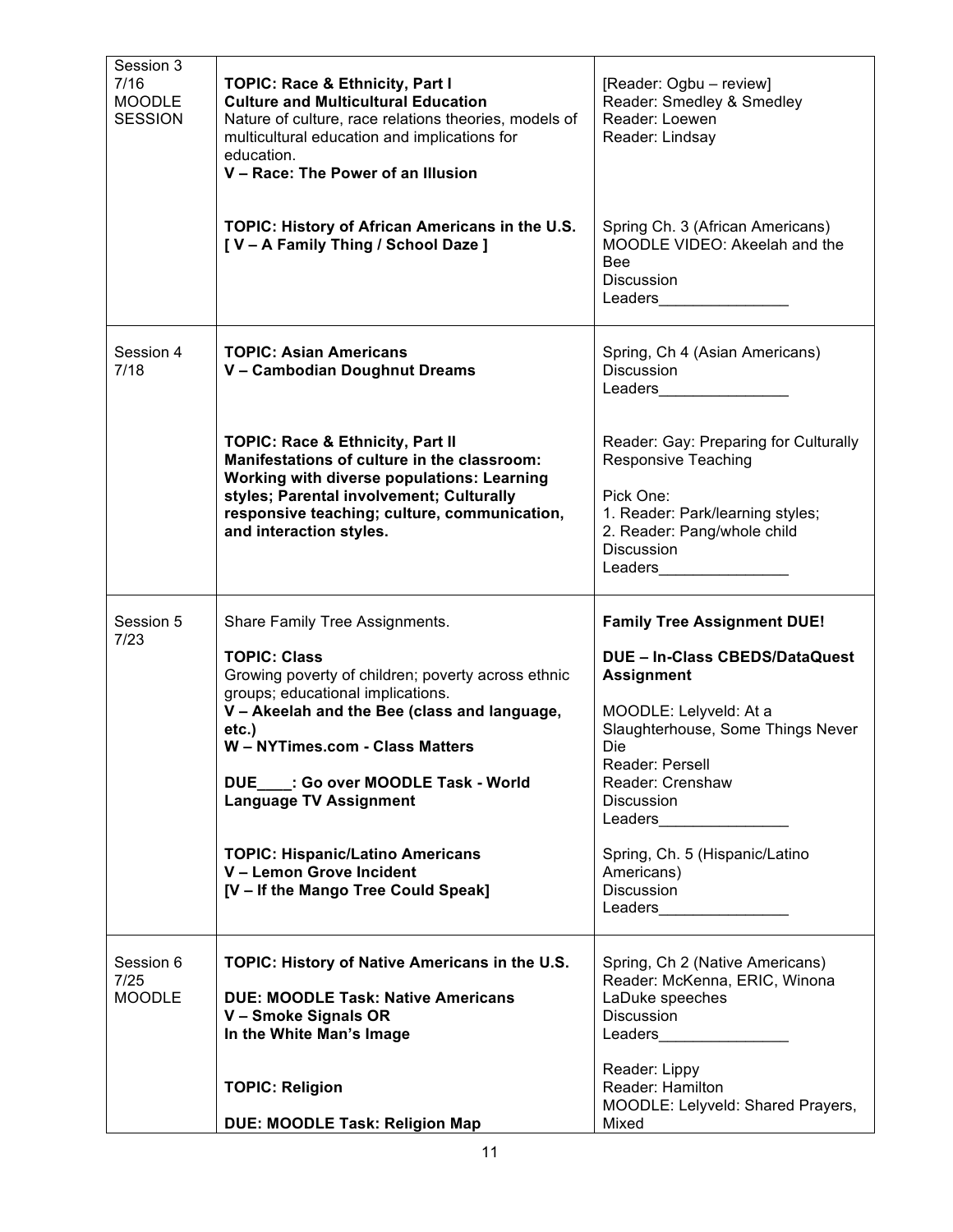|                                   | V - Islam Today OR<br>film of choice on a religion different from your<br>own                                                                                                                            | <b>Blessings</b><br>Discussion<br>Leaders _____________                                                                                                                                                                                                                                                                                                                         |
|-----------------------------------|----------------------------------------------------------------------------------------------------------------------------------------------------------------------------------------------------------|---------------------------------------------------------------------------------------------------------------------------------------------------------------------------------------------------------------------------------------------------------------------------------------------------------------------------------------------------------------------------------|
| Session 7<br>7/30                 | <b>TOPIC: Culture and language.</b><br>Historical and sociocultural context of language<br>education. Language ideologies.<br>V - American Tongues                                                       | <b>DUE: World Language TV</b><br><b>Assignment</b><br>Reader: A Brief History of Language<br>Restrictionism in the U.S.<br><b>Discussion</b><br>Leaders and the state of the state of the state of the state of the state of the state of the state of the state of the state of the state of the state of the state of the state of the state of the state of the state of the |
|                                   | <b>TOPIC: Programs for English Learners</b>                                                                                                                                                              | Reader: Krashen & McField<br><b>Discussion</b><br>Leaders_________________                                                                                                                                                                                                                                                                                                      |
|                                   | <b>TOPIC: The Bilingual Education "Debate"</b><br>Model of Teaching: Jurisprudential Inquiry                                                                                                             | Krashen: Entire slim volume.<br><b>Discussion</b><br>Leaders_________________                                                                                                                                                                                                                                                                                                   |
|                                   | <b>Explain Final Assignments - Personal History</b><br>Narrative & Outcome Assessment & Self-<br><b>Evaluation Part 2 &amp; Checklist</b>                                                                |                                                                                                                                                                                                                                                                                                                                                                                 |
| Session 8<br>8/1<br><b>MOODLE</b> | <b>TOPIC: Exceptionality</b><br>V - How Difficult Can This Be? FAT City<br>DUE: MOODLE Task: DataQuest: Search and find<br>special education categories and services in your<br>local school / district! | Reader: case examples article<br>Reader: multiple intelligences<br>handout<br><b>Discussion</b><br>Leaders and the state of the state of the state of the state of the state of the state of the state of the state of the state of the state of the state of the state of the state of the state of the state of the state of th                                               |
|                                   | <b>TOPIC: Gifted Students</b><br><b>TOPIC: Assessment</b><br><b>TOPIC: Multiple Intelligences</b><br>V - How are Kids Smart?<br>DUE: MOODLE Task: Video Response Writeup                                 | MOODLE: Gifted Hispanic Bilingual<br>Children<br>MOODLE: Recruiting and Retaining<br>Gifted Students from Diverse Ethnic,<br>Cultural, and Language Groups                                                                                                                                                                                                                      |
|                                   |                                                                                                                                                                                                          | <b>Discussion</b>                                                                                                                                                                                                                                                                                                                                                               |
| Session 9<br>8/6                  | <b>TOPIC: White Privilege</b>                                                                                                                                                                            | Reader: Lee et. al: McIntosh article.<br>Reader: Brodkin<br>Reader: AP: White Names<br>Reader: Buck<br>Discussion<br>Leaders________________                                                                                                                                                                                                                                    |
|                                   | <b>TOPIC: Gender &amp; Sexuality</b><br>[V - Talking about Gay Issues in Schools<br>[V - The Kids are All Right]                                                                                         | Reader: Sadker & Sadker<br>Reader: Park<br>MOODLE: DeJean<br>Discussion<br>Leaders_________________                                                                                                                                                                                                                                                                             |
|                                   | <b>TOPIC: Public Policy and the Intersection of</b><br>Race, Ethnicity, and Class. Issues in curriculum<br>development and social policy                                                                 | <b>DUE: Gender Assignment</b><br>Spring: Ch. 6 Civil Rights to Now<br>Reader: Futrell/Minority teachers<br>MOODLE: Proposition 227                                                                                                                                                                                                                                              |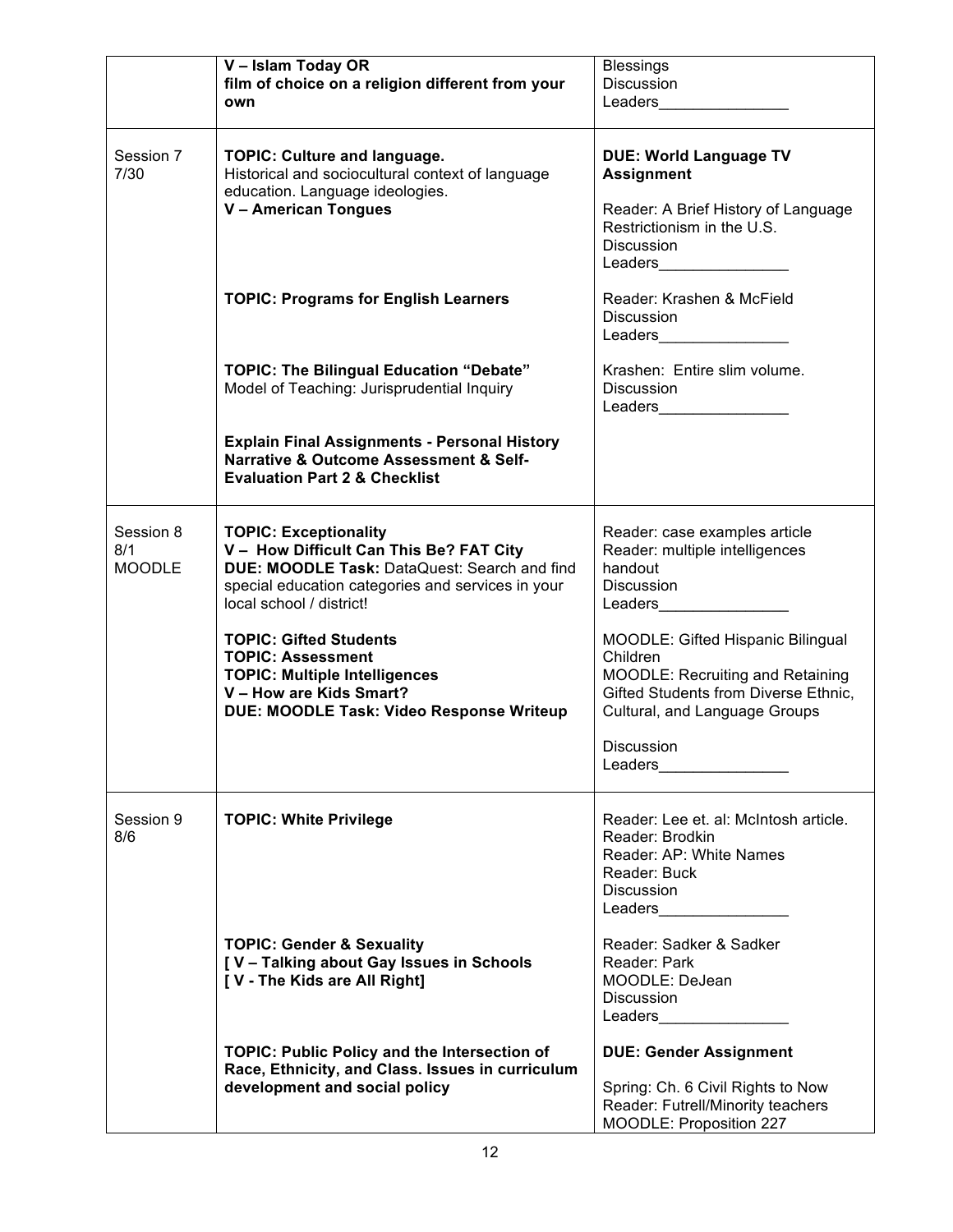|                   |                                                                                                                                            | <b>Discussion</b><br>Leaders and the state of the state of the state of the state of the state of the state of the state of the state of the state of the state of the state of the state of the state of the state of the state of the state of the                                      |
|-------------------|--------------------------------------------------------------------------------------------------------------------------------------------|-------------------------------------------------------------------------------------------------------------------------------------------------------------------------------------------------------------------------------------------------------------------------------------------|
| Session 10<br>8/8 | <b>TOPIC: Identity models / Multiracial Identities</b>                                                                                     | MOODLE: Lelyveld: Best of Friends,<br><b>Worlds Apart</b><br>MOODLE: Lelyveld: Growing Up,<br><b>Growing Apart</b><br>Reader: Appendix: 4 identity models<br><b>Discussion</b><br>Leaders__________________<br>MOODLE: Lelyveld: Getting Under<br>My Skin<br><b>Discussion</b><br>Leaders |
|                   | <b>TOPIC: Share Parent Interview projects</b><br><b>TOPIC: Closure &amp; Wrap up</b><br>What have we learned? Where do we go from<br>here? | <b>DUE: Parent Interview Project</b><br>DUE:<br>1. Final Reflection on Personal<br><b>History Narrative</b><br><b>2.Outcome Assessment</b><br>3.Self-Evaluation - End<br>4. Checklist (p. 7) - What is my<br>grade in this class?                                                         |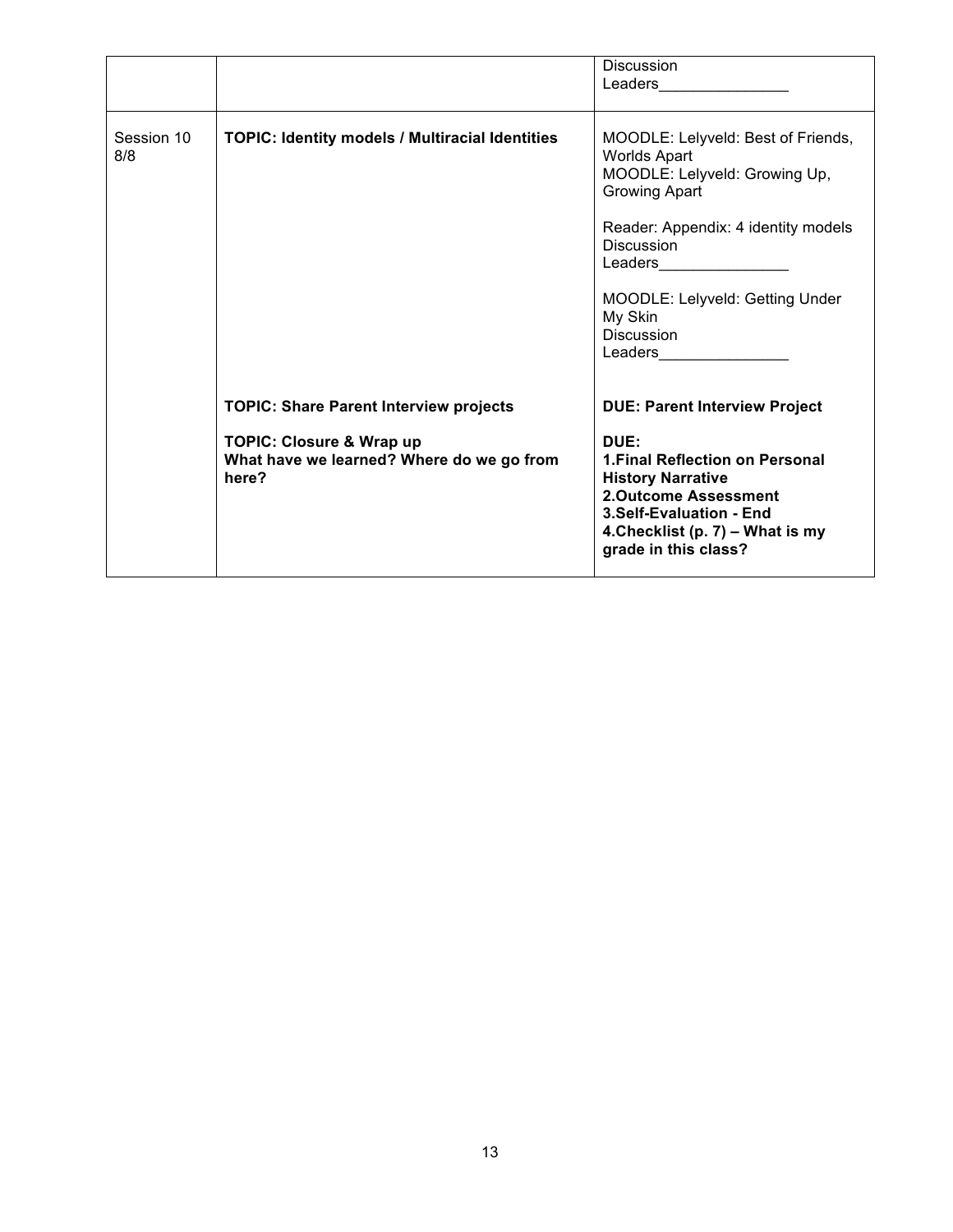## EDUC 364 – The Role of Cultural Diversity in Schooling COURSE READER / TABLE OF CONTENTS

**NOTE 1: SEE CLASS SCHEDULE in the SYLLABUS for the COMPLETE LIST OF READINGS (e.g., from other texts) due for each session, as well as WHEN readings are due for discussion! The articles in this reader are not ALL the readings due for each class session meeting and discussion.**

**NOTE 2: The Lelyveld articles are posted electronically on Moodle under Resources.**

| Vedantam                                                                        | Why Everyone You Know Thinks the Same as You                                                                                                                                                                                         |  |
|---------------------------------------------------------------------------------|--------------------------------------------------------------------------------------------------------------------------------------------------------------------------------------------------------------------------------------|--|
| U.S. Census Bureau<br>U.S. Census Bureau<br><b>National Geographic</b>          | Population Distribution and Change: 2000 to 2010<br>State and County Quickfacts: 2010<br><b>Changing America</b>                                                                                                                     |  |
| <b>Boyd</b><br>Ogbu                                                             | <b>First Empty Your Cup</b><br><b>Understanding Cultural Diversity</b>                                                                                                                                                               |  |
| <b>Smedley &amp; Smedley</b><br>Loewen<br>Lindsay                               | Race as Biology is Fiction, Racism as a Social Problem is Real<br>Lies My Textbook Told Me<br>Study Finds the Nation's Public School Districts Are Resegregating by<br>Race                                                          |  |
| Gay                                                                             | <b>Preparing for Culturally Responsive Teaching</b>                                                                                                                                                                                  |  |
| Pick One:                                                                       | *Park: Learning Style Preferences of Armenian, African, Hispanic, Hmong,<br>Korean, Mexican, and Anglo Students in American Secondary Schools<br>*Pang: Educating the Whole Child + Appendix on APA Children                         |  |
| McKenna                                                                         | The Myth of Multicultural Education and the Reality of the                                                                                                                                                                           |  |
| <b>ERIC</b><br>Winona LaDuke                                                    | American Indian in Contemporary America<br><b>Teaching Young Children About Native Americans</b><br>Speech                                                                                                                           |  |
| Lippy (in Banks)<br>Hamilton (in Banks)<br>[Moodle - Lelyveld                   | Christian Nation or Pluralistic culture<br><b>Holiday Decorations</b><br><b>Shared Prayers, Mixed Blessings ]</b>                                                                                                                    |  |
| [Moodle - Lelyveld<br>Persell (in Banks)<br>Steinberg<br>Kahlenberg<br>Crenshaw | At a Slaughterhouse, Some Things Never Die ]<br>Social Class and Educational Equality<br>Is Going to an Elite College Worth the Cost?<br>Elite Colleges, or Colleges for the Elite?<br>Colleges Out of Reach for Low-Income Students |  |